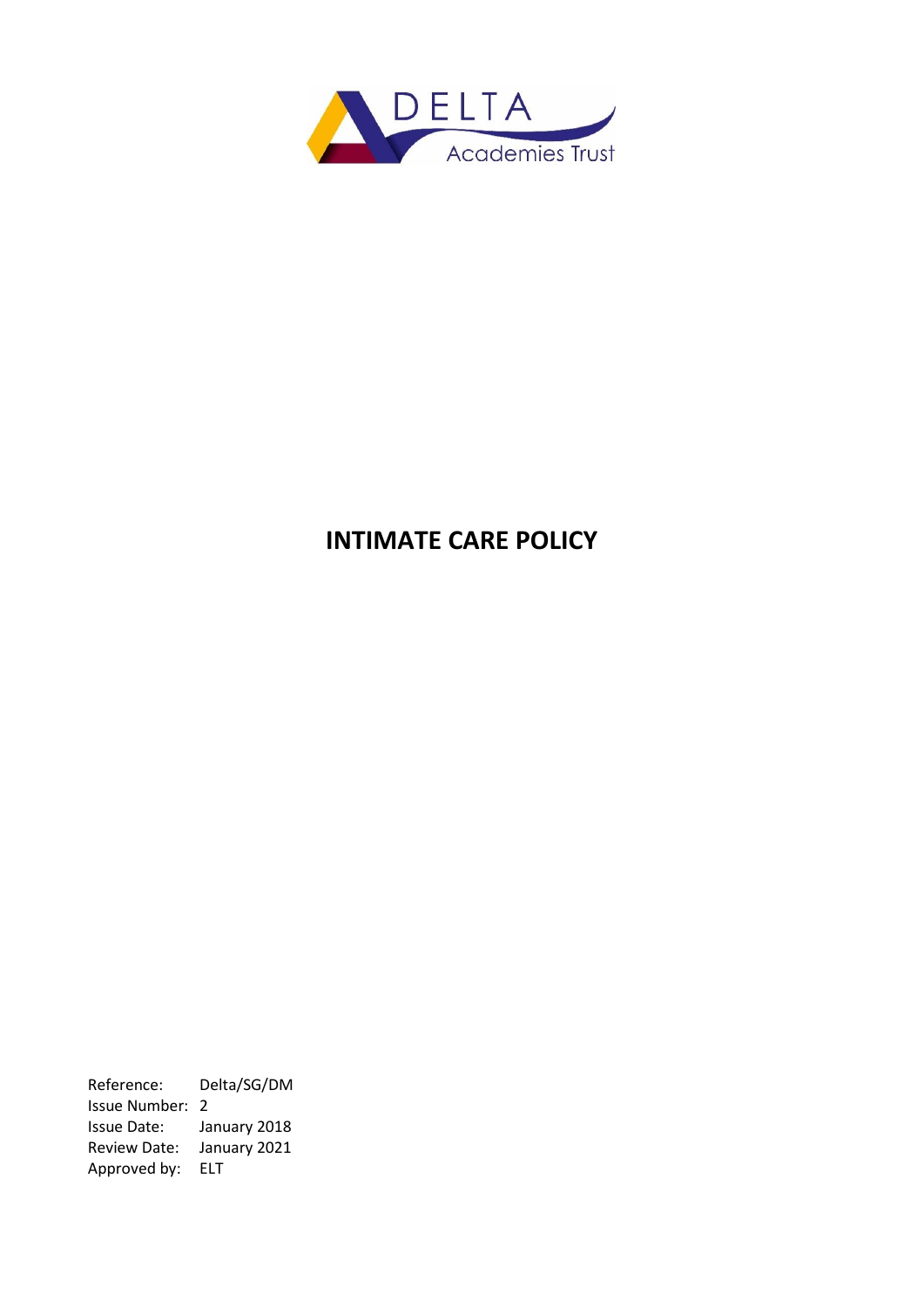# **CONTENTS**

| 1.  |  |
|-----|--|
| 2.  |  |
| 3.  |  |
| 4.  |  |
| 5.  |  |
| 6.  |  |
| 7.  |  |
| 8.  |  |
| 9.  |  |
| 10. |  |
| 11. |  |
| 12. |  |
| 13. |  |
|     |  |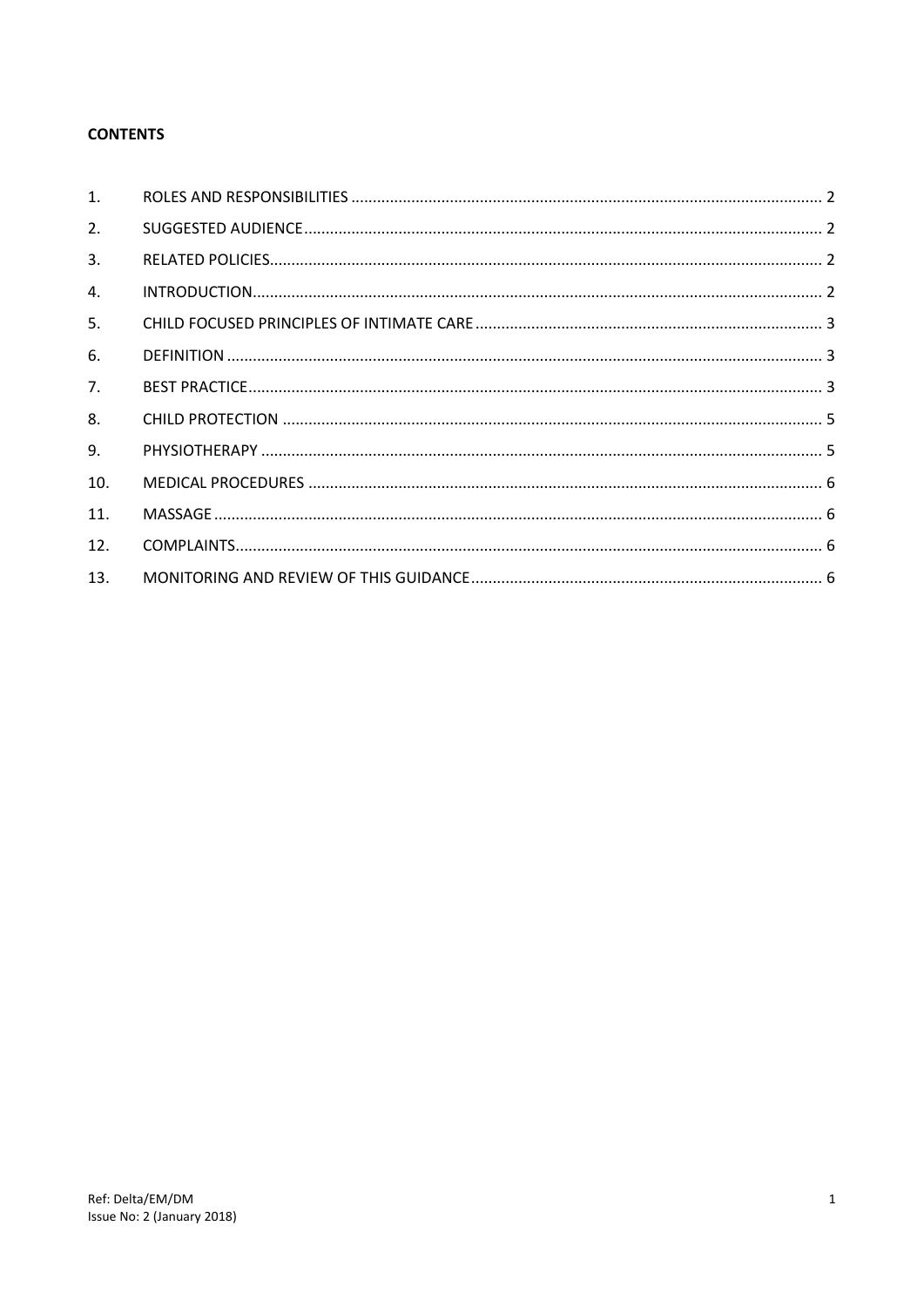## **DELTA ACADEMIES TRUST**

#### **INTIMATE CARE POLICY**

#### <span id="page-2-0"></span>1. **ROLES AND RESPONSIBILITIES**

The responsibility for the implementation of this policy and procedure rests with the Principal.

#### <span id="page-2-1"></span>2. **SUGGESTED AUDIENCE**

All teaching and support staff and AAB members. As part of their academy induction or professional development, all teaching and support staff will apply the knowledge, principles and procedures contained within this policy.

## <span id="page-2-2"></span>3. **RELATED POLICIES**

This intimate care policy should be read in conjunction with the Academy's other policies as below:

- Safeguarding Policy and Child Protection procedures
- Staff Code of Conduct and guidance on Safer Working Practice
- Delta Whistleblowing policy and guidance on dealing with allegations against staff
- Delta Health and Safety Policy and procedures
- Special Educational Needs Policy
- Delta Supporting Children with Medical Needs Policy

## <span id="page-2-3"></span>4. **INTRODUCTION**

- 4.1 The Academy will act in accordance with the DfE guidance 'Keeping Children Safe in Education' <https://www.gov.uk/government/publications/keeping-children-safe-in-education--2>to safeguard and promote the welfare of pupils.
- 4.2 This Academy takes its responsibility to safeguard and promote the welfare of the children and young people in its care seriously. Meeting a pupil's intimate care needs is one aspect of safeguarding.
- 4.3 The Academy recognises its duties and responsibilities in relation to the Equalities Act 2010. We recognise that there is a need to treat all pupils, whatever their age, gender, disability, religion, ethnicity or sexual orientation with respect and dignity when intimate care is given. The child's welfare is of paramount importance.
- 4.4 The Academy is committed to ensuring that all staff responsible for the intimate care of pupils undertake their duties in a professional manner at all times. It is acknowledged that these adults are in a position of great trust.
- 4.5 Every pupil should be treated as an individual and care should be given gently and sensitively: no pupil should be attended to in a way that causes distress or pain.
- 4.6 Staff will work in close partnership with parent/carers and other professionals to share information and provide continuity of care.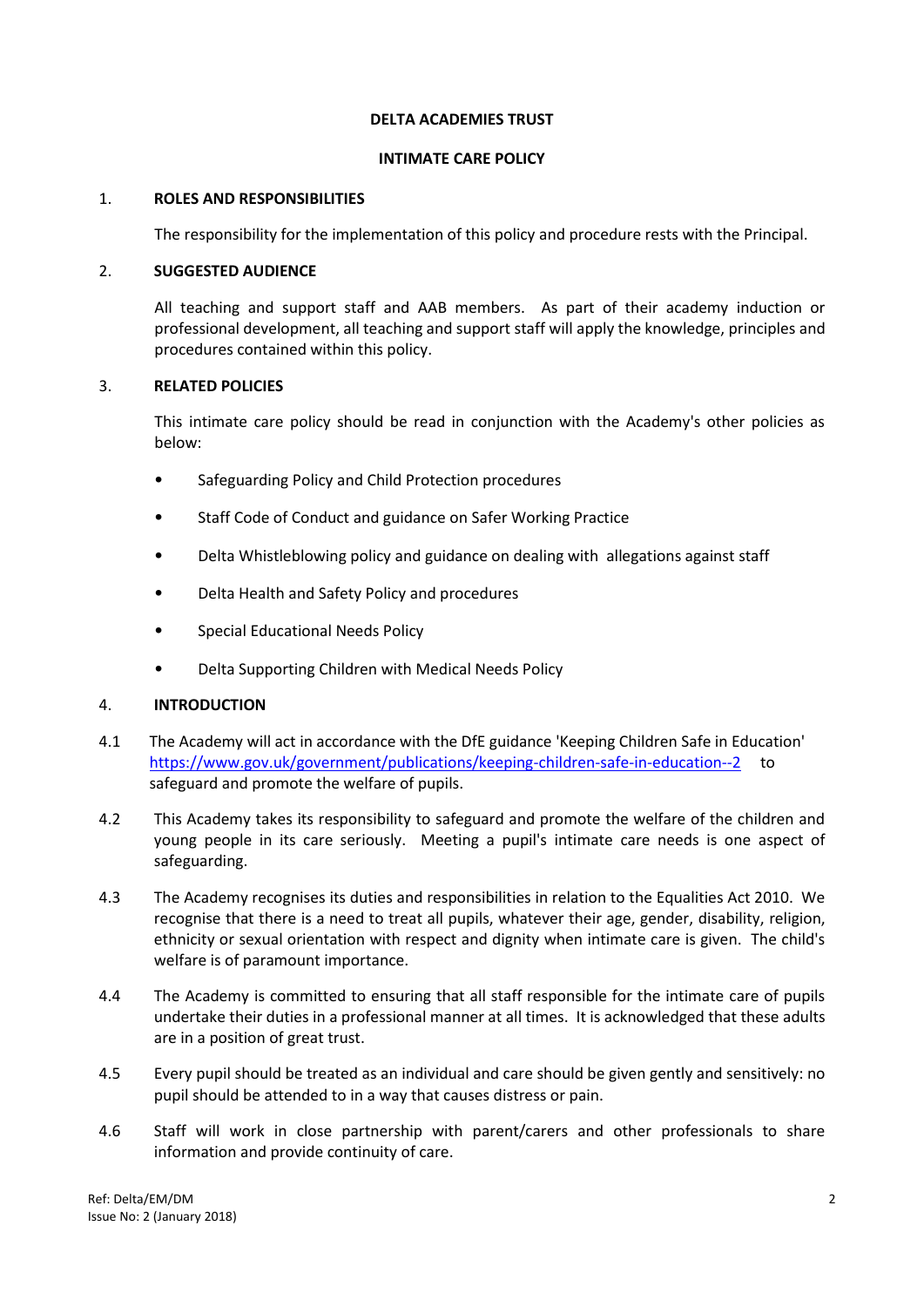- 4.7 Where pupils with complex and/or long term health conditions have an Individual Health Care Plan (IHCP) in place, the plan should, where relevant, take into account the principles and best practice guidance in this intimate care policy.
- 4.8 All staff undertaking intimate care must be given appropriate training.
- 4.9 This Intimate Care Policy has been developed to safeguard children and staff. It applies to all staff with responsibility for the intimate care of children.

# <span id="page-3-0"></span>5. **CHILD FOCUSED PRINCIPLES OF INTIMATE CARE**

The following are the fundamental principles upon which the Policy is based:

- Every child has the right to be safe.
- Every child has the right to personal privacy.
- Every child has the right to be valued as an individual.
- Every child has the right to be treated with dignity and respect.
- Every child has the right to be involved and consulted in their own intimate care to the best of their abilities.
- Every child has the right to express their views on their own intimate care and to have such views taken into account.
- Every child has the right to have levels of intimate care that are as consistent as possible.

# <span id="page-3-1"></span>6. **DEFINITION**

- 6.1 Intimate care can be defined as any care which involves washing, touching or carrying out a procedure to intimate personal areas which most people usually carry out themselves but some pupils are unable to do because of their young age, physical difficulties or other special needs. Examples include care associated with continence and menstrual management as well as more ordinary tasks such as help with washing, toileting or dressing.
- 6.2 It also includes supervision of pupils involved in intimate self-care.

## <span id="page-3-2"></span>7. **BEST PRACTICE**

- 7.1 Pupils who require regular assistance with intimate care must have either a written Individual Education Plan (IEP), an Individual Health Care Plan (IHCP), an Education Health and Care (EHC) plan or an intimate care plan. This written plan should be agreed by staff, parents/carers and any other professionals actively involved, such as school nurses or physiotherapists. The plan(s) should be agreed at a meeting at which all key staff and the pupil should also be present wherever possible/appropriate. Any historical concerns (such as past abuse) should be taken into account. The plan should be reviewed as necessary, but at least annually, and at any time of change of circumstances, e.g. for residential trips or staff changes (where the staff member concerned is providing intimate care). They should also take into account procedures for educational visits/day trips.
- 7.2 Where relevant, it is good practice to agree with the pupil and parents/carers appropriate terminology for private parts of the body and functions and this should be noted in the plan.
- Ref: Delta/EM/DM 3 Issue No: 2 (January 2018) 7.3 Where an IEP, IHCP or EHC plan is **not** in place, parents/carers will be informed the same day if their child has needed help with meeting intimate care needs (e.g. has had an 'accident' and wet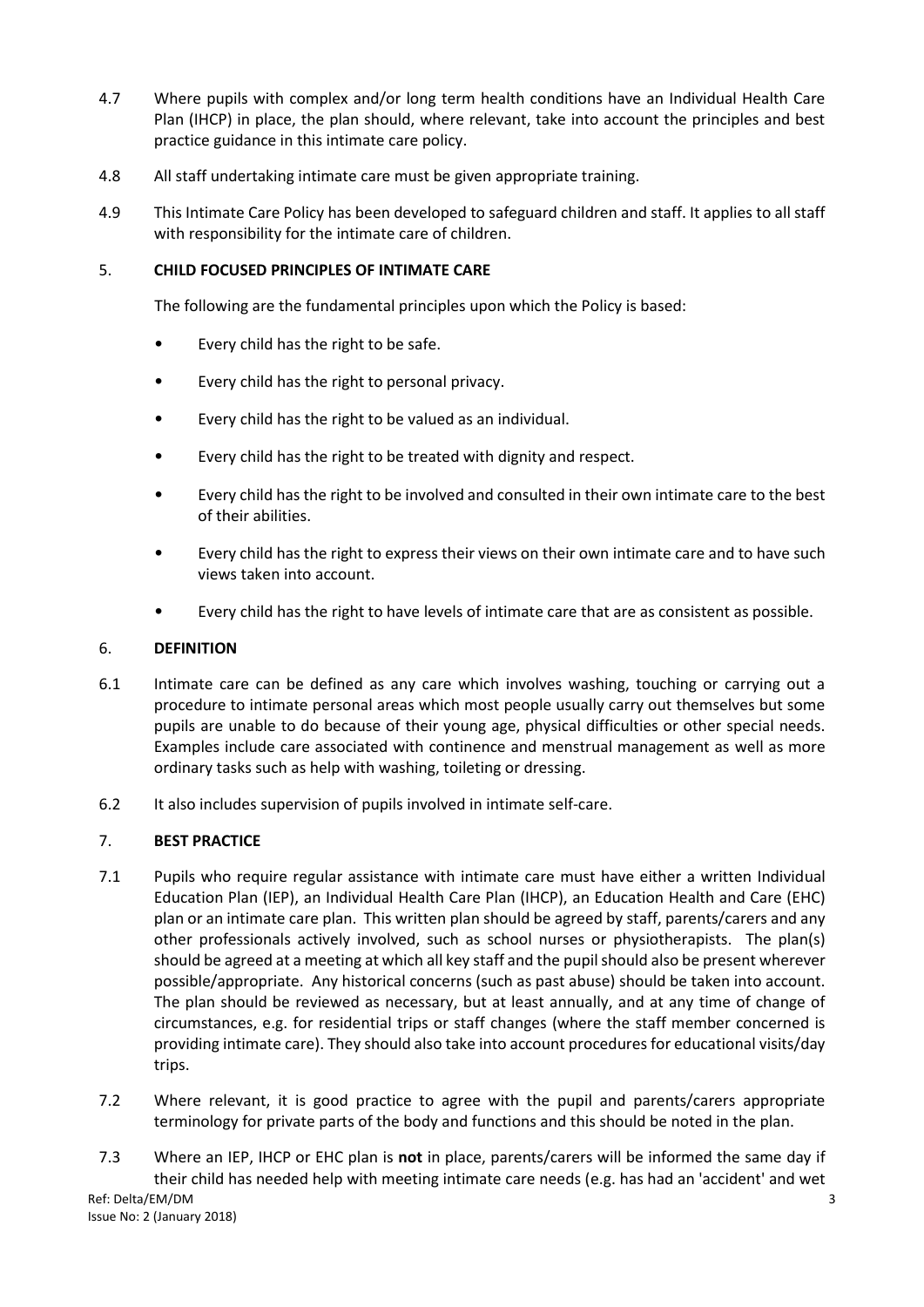or soiled him/herself). It is recommended practice that information on intimate care should be treated as confidential and communicated in person, by telephone or by sealed letter, not through the home/school diary. Any soiled clothing should be discreetly returned to parents or carers.

- 7.4 In relation to record keeping, a written record should be kept in a format agreed by parents and staff every time a child has an invasive medical procedure, e.g. support with catheter usage.
- 7.5 Accurate records should also be kept when a child requires assistance with intimate care. As a minimum, this record should include the full date, times and any comments such as changes in the child's behaviour. It should be clear who was present in every case.
- 7.6 These records will be kept in the child's file and available to parents/carers on request.
- 7.7 All pupils will be supported to achieve the highest level of autonomy that is possible given their age and abilities. Staff will encourage each individual pupil to do as much for his/herself as possible.
- 7.8 Staff who provide intimate care are trained in personal care (e.g. health and safety training in moving and handling) according to the needs of the pupil. Staff should be fully aware of best practice regarding infection control, including the requirement to wear disposable gloves and aprons where appropriate.
- 7.9 Staff will be supported to adapt their practice in relation to the needs of individual pupils taking into account developmental changes such as the onset of puberty and menstruation.
- 7.10 There must be careful communication with each pupil who needs help with intimate care in line with their preferred means of communication (verbal, symbolic, etc.) to discuss their needs and preferences. Where the pupil is of an appropriate age and level of understanding permission should be sought before starting an intimate procedure.
- 7.11 Staff who provide intimate care should speak to the pupil personally by name, explain what they are doing and communicate with all children in a way that reflects their ages.
- 7.12 Every child's right to privacy and modesty will be respected. Careful consideration will be given to each pupil's situation to determine who should carry out the required help with intimate care and how many carers might need to be present. SEN advice suggests that reducing the numbers of staff involved can contribute towards preserving the child's privacy and dignity. Wherever possible, the pupil's wishes and feelings should be sought and taken into account.
- 7.13 An individual member of staff should inform another appropriate adult when they are going alone to assist a pupil with intimate care.
- 7.14 The religious views, beliefs and cultural values of children and their families should be taken into account, particularly as they might affect certain practices or determine the gender of the carer.
- 7.15 Whilst safer working practice is important, such as in relation to staff caring for a pupil of the same gender; ideally, every pupil should have a choice regarding the member of staff. There might also be occasions when the member of staff has good reason not to work alone with a pupil. It is important that the process is transparent so that issues can be respected; this can best be achieved through a meeting with all parties to agree what actions will be taken, where and by whom.
- 7.16 Adults who assist pupils with intimate care must be Delta employees not students or volunteers, and therefore have the usual range of safer recruitment checks, including enhanced DBS checks. The Principal is responsible for ensuring that this requirement is implemented.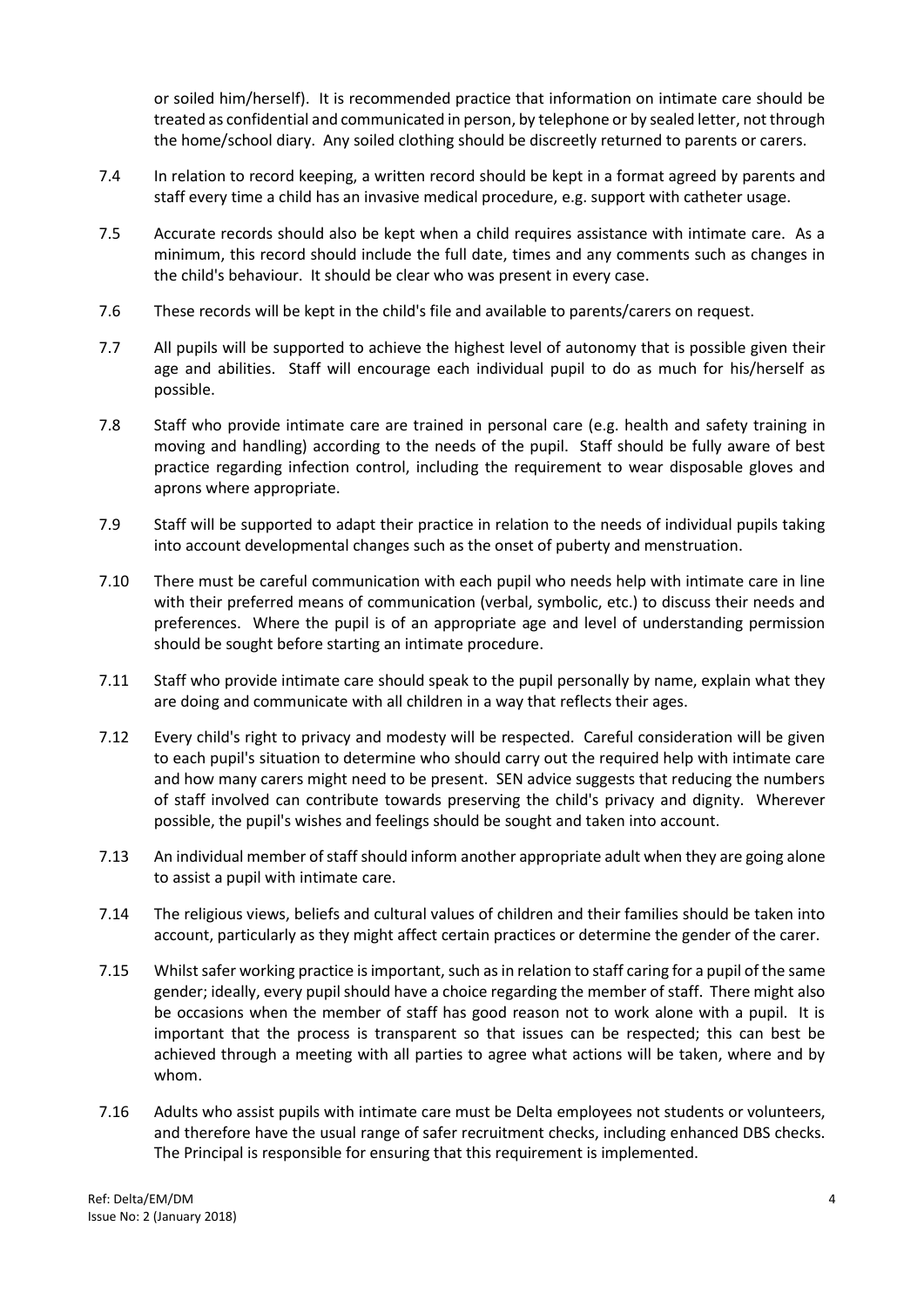- 7.17 All staff should be aware of the Academy's approach to confidentiality. Sensitive information will be shared only with those who need to know.
- 7.18 Health & Safety guidelines should be adhered to regarding waste products. The Delta Facilities Team can provide advice regarding the disposal of large amounts of waste products or any quantity of products that come under the heading of clinical waste.
- 7.19 No member of staff may carry a mobile phone, camera or similar device whilst providing intimate care. Any breach of this requirement will be dealt with under the Delta Disciplinary policy.

# <span id="page-5-0"></span>8. **CHILD PROTECTION**

- 8.1 The Academy recognises that pupils with special needs can be particularly vulnerable to all types of abuse.
- 8.2 The Academy's child protection procedures must be adhered to.
- 8.3 From a child protection perspective it is acknowledged that intimate care involves risks for children and adults as it may involve staff touching private parts of a pupil's body. In this situation, best practice will be promoted and all adults (including those who are involved in intimate care and others in the vicinity) will be encouraged to be vigilant at all times, to seek advice where relevant and take account of safer working practice.
- 8.4 Where appropriate, pupils will be taught personal safety skills carefully matched to their level of development and understanding.
- 8.5 If a member of staff has any concerns about physical changes in a pupil's presentation, e.g. unexplained marks, bruises, etc. s/he will immediately report concerns to the Designated Senior Person for Child Protection or to the Principal. A clear written record of the concern will be completed and a referral made to Children's Services Social Care if appropriate, in accordance with the Academy's Child Protection procedures. Parents/carers will be asked for their consent or informed that a referral is necessary prior to it being made only when this discussion will not place the child at increased risk of suffering significant harm.
- 8.6 If a pupil becomes unusually distressed or very unhappy about being cared for by a particular member of staff, this should be reported to the class teacher or Principal. The matter will be investigated at an appropriate level (usually the Principal) and outcomes recorded. Parents/carers will be contacted as soon as possible in order to reach a resolution. Staffing schedules will be altered until the issue/s is/are resolved so that the child's needs remain paramount. Further advice will be taken from outside agencies if necessary.
- 8.7 If a pupil, or any other person, makes an allegation against an adult working at the Academy this should be reported to the Principal (or to the Chair of the AAB if the concern is about the Principal) who will consult the Local Authority Designated Officer in accordance with the Delta guidance : Dealing with Allegations against Staff.
- 8.8 Similarly, any adult who has concerns about the conduct of a colleague at the Academy or about any improper practice must report this to the Principal or to the Chair of the AAB, in accordance with the Academy Child Protection procedures and Delta whistle-blowing policy.

# <span id="page-5-1"></span>9. **PHYSIOTHERAPY**

9.1 Pupils who require physiotherapy whilst at school should have this carried out by a trained physiotherapist. If it is agreed in the IEP, IHCP or ECHP that a member of the Academy staff should undertake part of the physiotherapy regime (such as assisting children with exercises), then the required technique must be demonstrated by the physiotherapist personally, written guidance